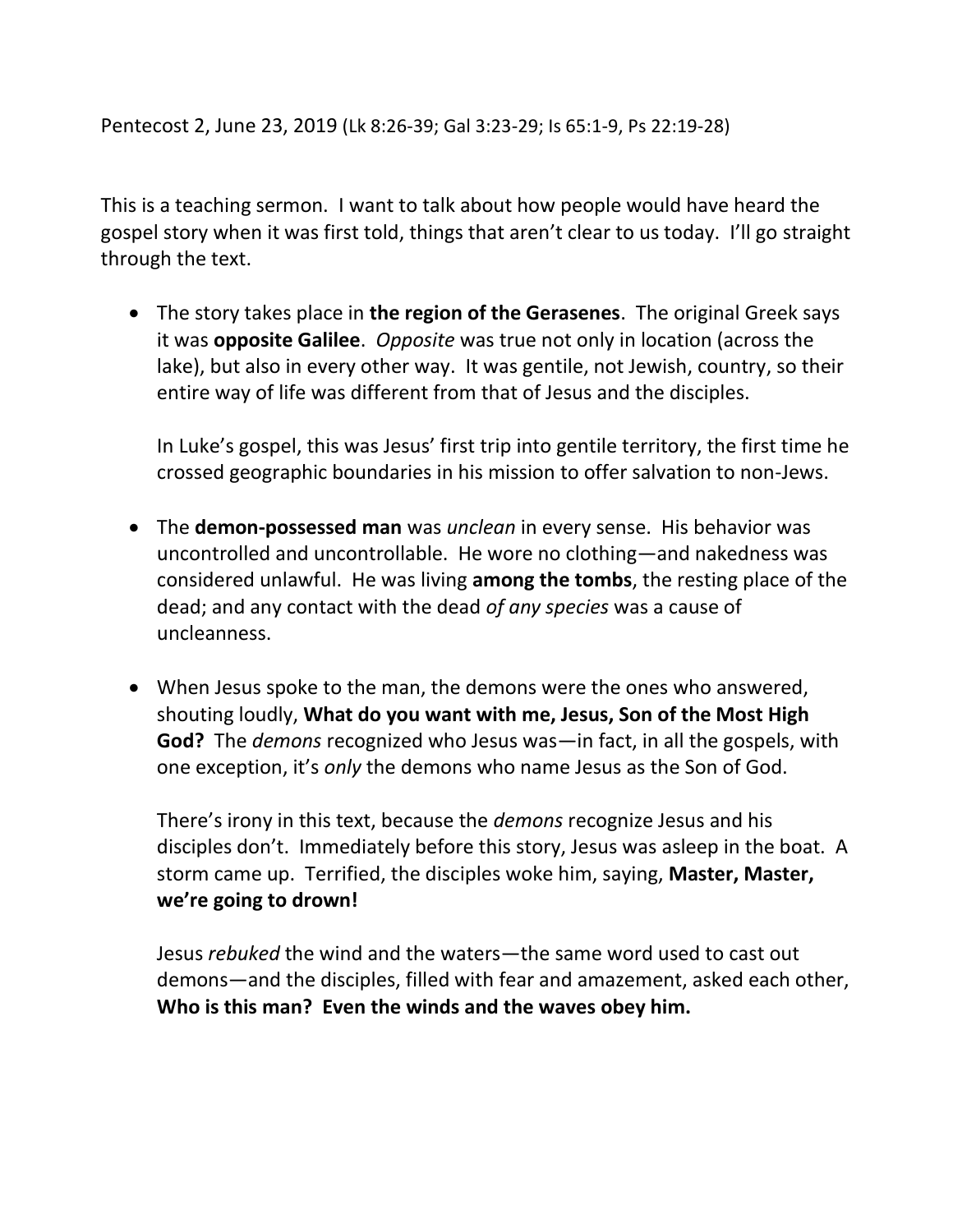## Page 2

- The name given by the man was *Legion*. People would have thought of Roman military troops. The Romans had been in power over the Jews for a hundred years; a *legion* consisted of 6000 soldiers. (That would be a lot of demonic voices in the head of this poor gentile man!)
- The demons begged Jesus not to send them into **the Abyss**. The Greek word *abusson* means *very deep* or *bottomless*, and it's used to translate the Hebrew word for *bottomless void*. That's what the Jews believed existed before **God created the heavens and the earth** in Genesis. It was commonly believed that this was where evil spirits and demonic hordes lived.
- **The demons begged Jesus to let them go into the pigs.** Pigs, of course, were considered *unclean*. (And, according to my colleague Brian Stoffregen, this is "the first recorded case of *deviled ham*"!)
- In this story Jesus used his healing power to restore a child of God who was outcast in every respect: physical, mental, emotional, social, and spiritual. But he hadn't *overwhelmed* the demons—the most powerful enemy people could imagine. He had simply commanded them with a word.
- The people who lived in that area **went out to see what had happened**. They must have been totally astonished at the sight of the formerly-demonpossessed man **sitting at Jesus' feet, clothed and in his right mind.**

And **they were overcome with fear**. With a word he had disrupted the statusquo of their comfortable life. Worse yet, if Jesus had that kind of power over demons, what might he do to *them*? (Remember, they were gentiles. Gentiles were as unclean to Jews as were pigs!)

That's probably how the early Christians understood this story when Luke first told it. For us today, the idea of "demon possession" sounds primitive, sort of like believing in a flat world. We can't understand the *terror* of living with or among demons.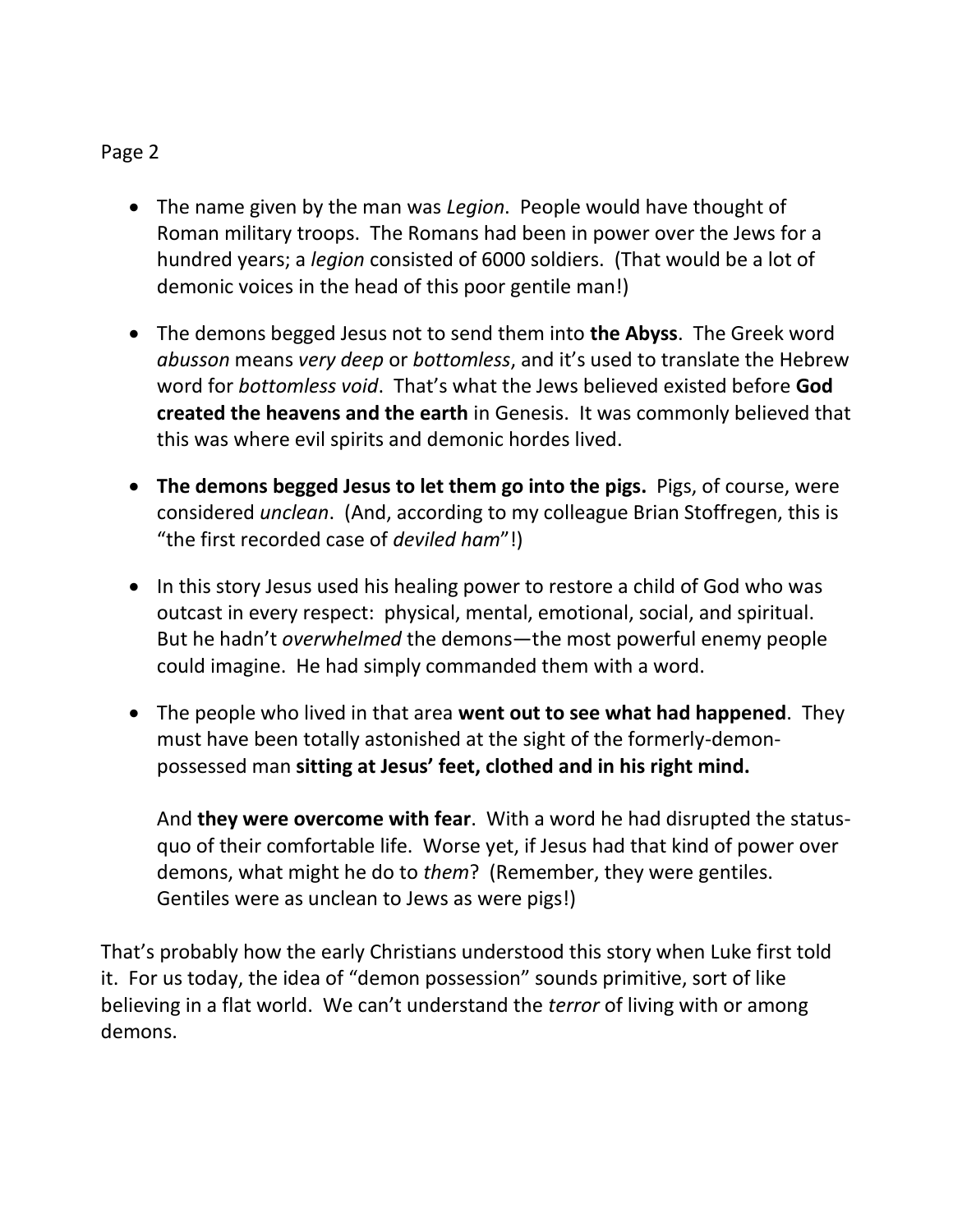## Page 3

But *evil* is as real today as it was 2000 years ago. We've seen the raw power of evil in Putin's invasion of Ukraine, sex-trafficking, the epidemic of shootings in all parts of the country, cruel use of governmental power under which innocent people struggle and die, the catastrophic effects of greed and selfishness on the part of heartless big business.

Today people may be possessed by addiction to drugs, alcohol, gambling. We have obsessions, destructive habits, unbearable fears. Like the demons of the gospel, these can destroy people physically, mentally, emotionally, socially, and spiritually.

But Jesus is always more powerful than any demons we know or can imagine. And as Jesus told the man in the gospel to **go and tell**, Jesus also calls *us* to tell others what God has done for us.

The gospel story isn't just about a miraculous healing—it's the story of one man's *calling*, and *sending*. When the man wanted to go with Jesus, he was told, instead, to stay at home and tell everyone what God had done for him.

There's no more powerful witness in the world than the personal testimony of God's healing in your own life. There's no more persuasive evangelism than being on fire for God because of what God has done for you. Ministry happens whenever and wherever the people of God tell others how God has been active in their lives.

Christianity is more than just coming to church to *receive* from Jesus and to praise God in community. It also involves returning to the world where we live, work, and play, and declaring our experiences with God.

The rest of Luke's gospel will invite and compel us to follow Jesus, not for *our* sake, but for the sake of the world—including those we perceive as different, unworthy, unacceptable, even scary. Because *those* are the people—just like us—Jesus came to die for.